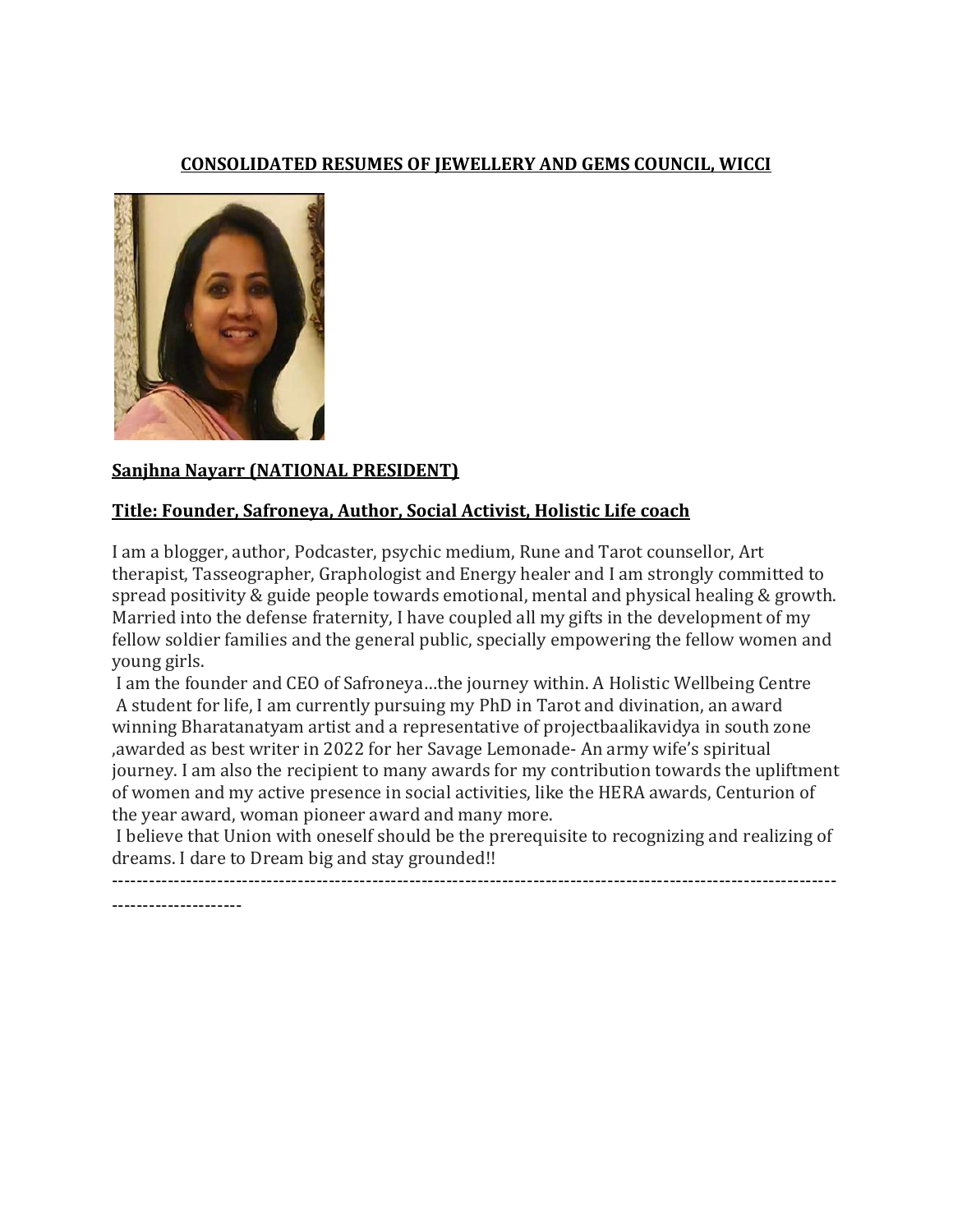

## SANGEETA GAUBA (VICE- PRESIDENT)

#### Title: Founder & CEO, Kalambika by Sangeeta

Sangeeta is a trailblazing woman entrepreneur with over two decades of experience. She has over 17 years of experience in direct selling and distribution at international corporations such as Srithai Superware (Ektra), and Tupperware India. She now curates a selection of handcrafted 92.5 sterling silver jewellery for her current entrepreneurial initiative, 'Kalambika by Sangeeta'. This venture combines her trademark aesthetic flair, keen eye for detail, and love for fine craftsmanship with her enthusiasm for the 'Make in India' effort. Sangeeta is also passionate about women empowerment, and channels this passion into her work as admin of Winning Stree, an organisation of 8000+ members. She hopes that her work and experience will build cooperation and understanding among the women entrepreneurs of today and tomorrow. ---------------------------------------------------------------------------------------------------------------------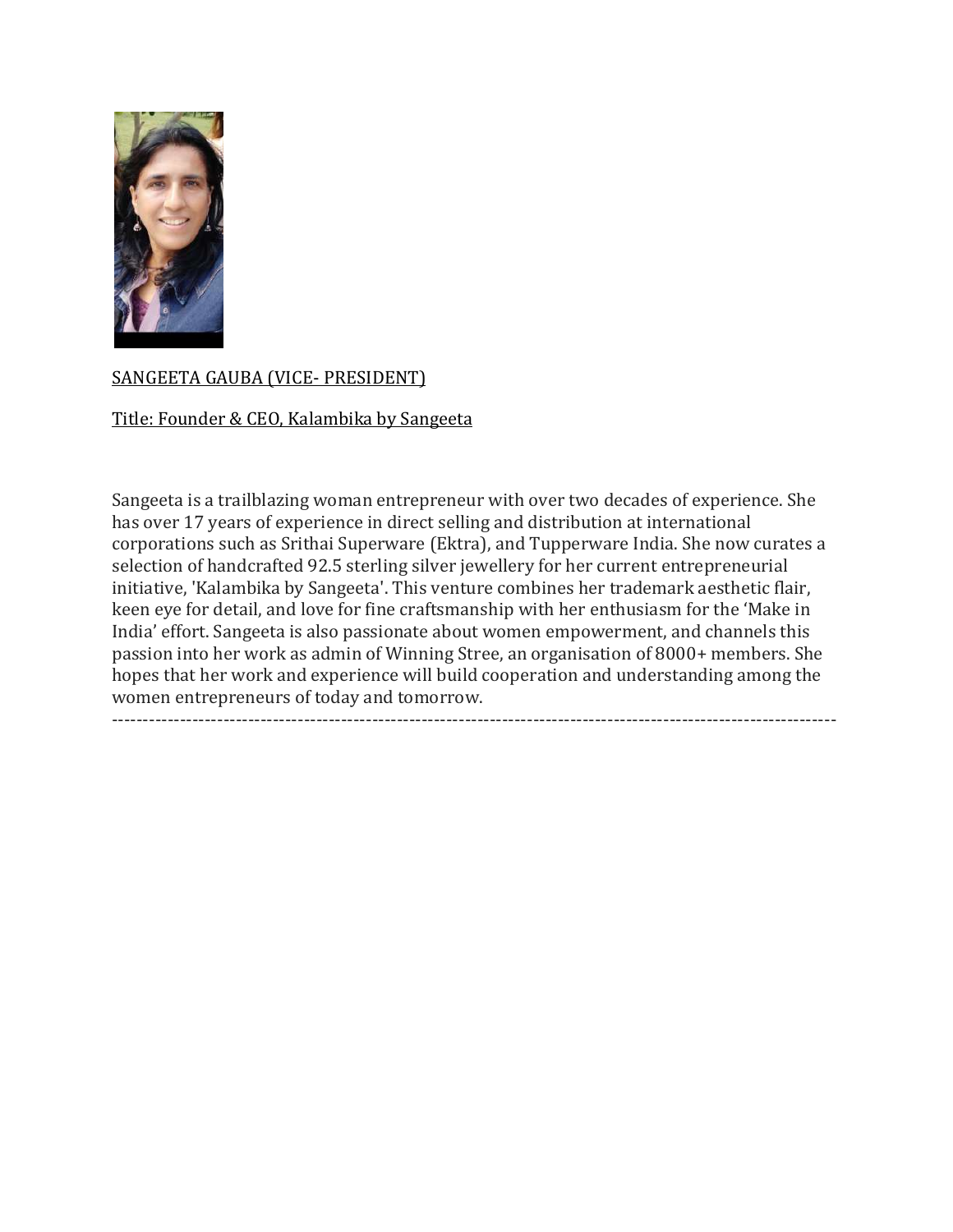

## **ADITI SINGH**

# **Title : Cake Artist, Art & Craft Enthusiast, Mindfulness Practioner**

Education: Bachelor's degree in Commerce from Jesus and Mary College, Delhi University. Diploma in multimedia from Aptech

About myself, I was born into an Army family with my father, grandfathers and most relatives serving in the Indian Armed Forces. Grew up enjoying the frequent transfers. New friends..Different schools. Was never a drawback for me, rather a golden opportunity to meet new people...see new places. Along with that the disciplined way of life. Married to an army officer too now I am the mother of two beautiful souls..My son pursuing engineering in Thapar University Patiala and daughter in Class 6th.

Since hospitality and parties has been a way of life in the Army since childhood so developed a keen interest in cooking and especially baking. Without any formal training and google baba as my guru...with oodles of trials and errors have ventured into baking and decorating cakes. It is my passion now and have conducted various baking and cake decorating workshops too.

I enjoy spending time in nature and getting in touch with my real self through meditation .I love travelling and being married to an army guy keeps that passion fulfilled. I'm a Capricorn born on 26th December 1978.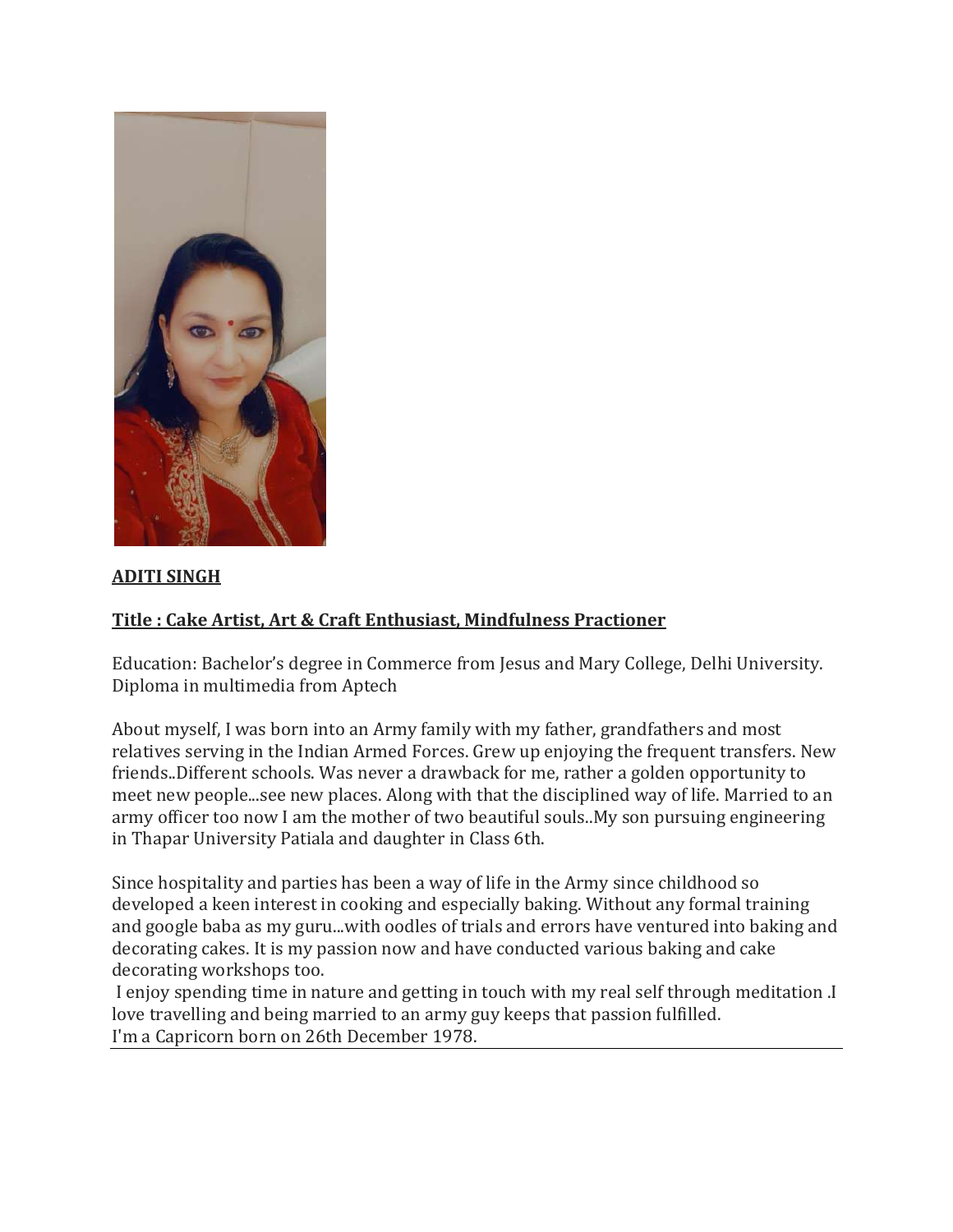

## **ANJANI K**

Title: Educator, Blogger, Podcaster

Education: Received my Bachelor's degree in Life sciences from Osmania University. I am a trainer from AIECCE in Early childhood care and applied psychology.

An educator by profession. I choose this as I love to explore young minds every day. I have a true passion for working with our young learners!

I love to help every child grow in all areas of development- academics, social etc. It's a challenge that I am honored to accept daily.

Personally, I'm an army brat, married happily for 19 yrs to a army life and have two fantastic children who are 17 and 13.

Sports are my favorite pass time. My hobbies are writing, cooking, listening music and spending time with friends.



HEENA SETHI

Title: Certified Vastu Consultant, Tarot Coach & Energy Healer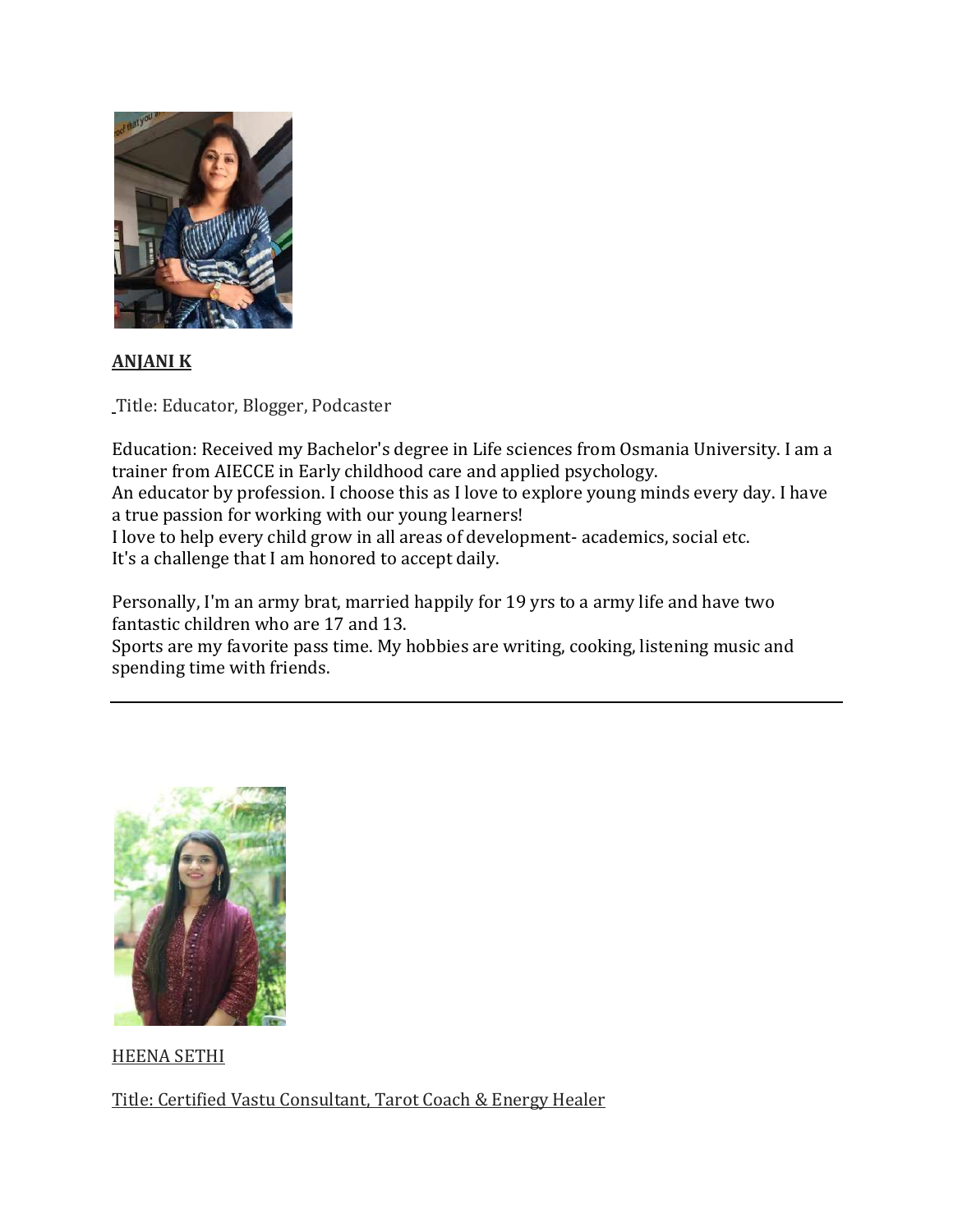Education: I have received my Master degree in Business Administration with a specialization in finance from Punjab Technical University and Bachelors in Business Administration from Guru Nanak Dev University. By profession I am a Tarot card reader and Vastu Consultant. I love making people's living environment more lively and joyful. Not just correcting direction of their houses but I also help them to choose the best possible directions in their lives.

Personally, I 'm happily married for 2.5 yrs. My hobbies are Gardening, Gymming and travelling with family.



JAGJEET KAUR

#### Title : Head Hunter & Fishionista

Worked as HR recruiter in an MNC, Delhi for 5 years and presently enjoying my motherhood. I am Mother of two son elder one is 12years old (Akreshey Singh) & younger one is 9years old (Ekam Singh)

I am positive towards life as life always bring surprises to make us more strong

My hobbies listening to music and spending quality time with my Kids & Family.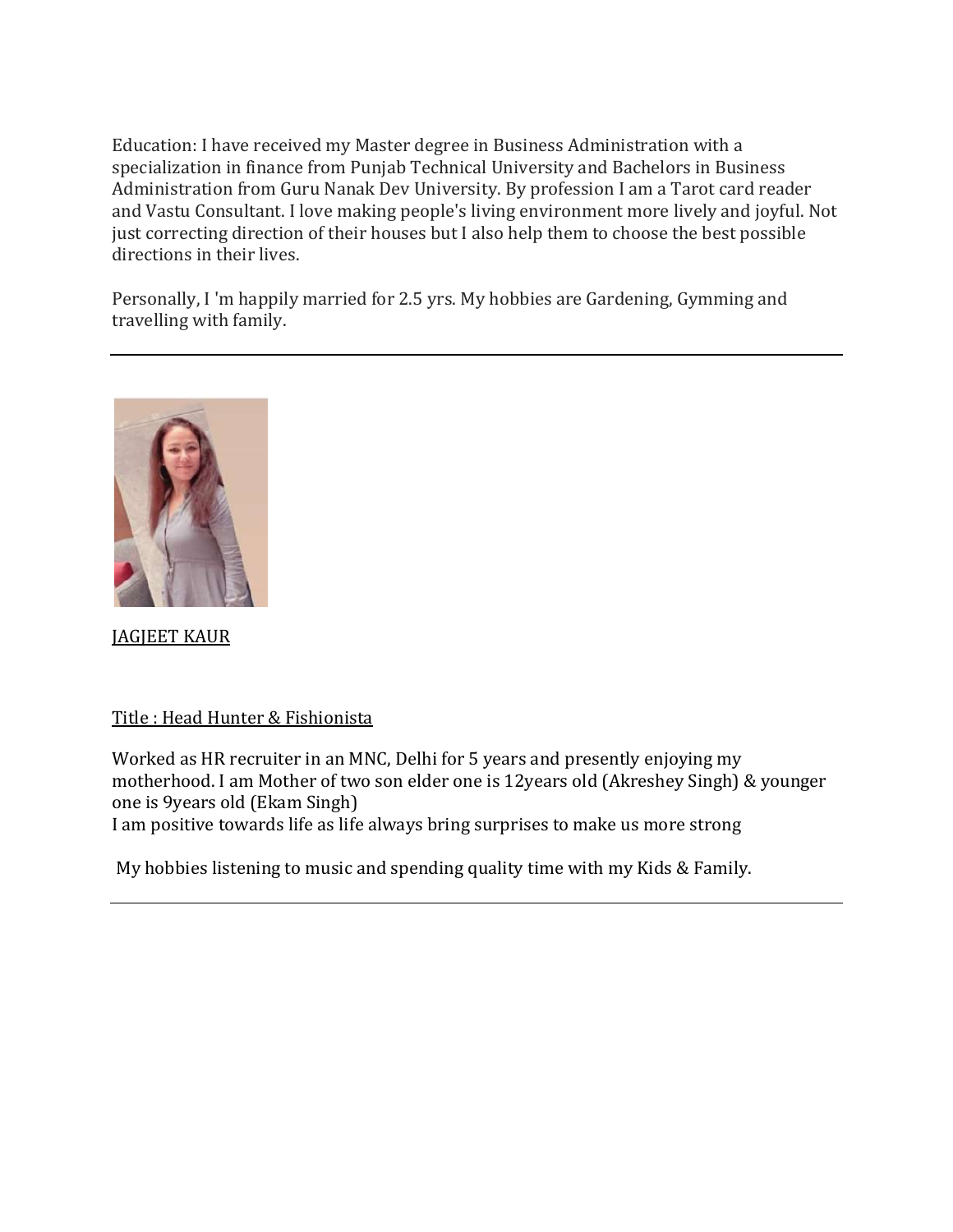

### KANUPRIYA SAXENA

#### Title: Savoury Baker, Artist

Education: Graduated in B.com and Master's in Human Resources. There is nothing better than knowing people and then connecting the management with the employee. My experience as an HR has been a great journey for me to grow as a person as well.

I am a professional savoury baker. My business is known as Continental Bites, has been running over a year. I enjoy baking and cooking. I have received many compliments and reviews from my Customer. Moreover, i got an opportunity to learn more about Continental Cousin.

Personally, I am a daughter of a gunner and wife and daughter- in-law of Infantry officers. I carry the blood line of Hindustan. Very patriotic and sensitive as a person. I have been awarded as best recruiter on the floor and many more awards as well. Moreover, it's the learning that mattered to me.Always carry the JOSH! To do something for our country and to be something.

Being a mother of 2 kids has benefited me to show my negative points and work on them every day. I am an adventure lover and full of thrills. I have done high rapid rafting and para gliding. Not just adventurous but i am an art lover. I love to sketch as well. Lately trying to be more than a professional sketcher.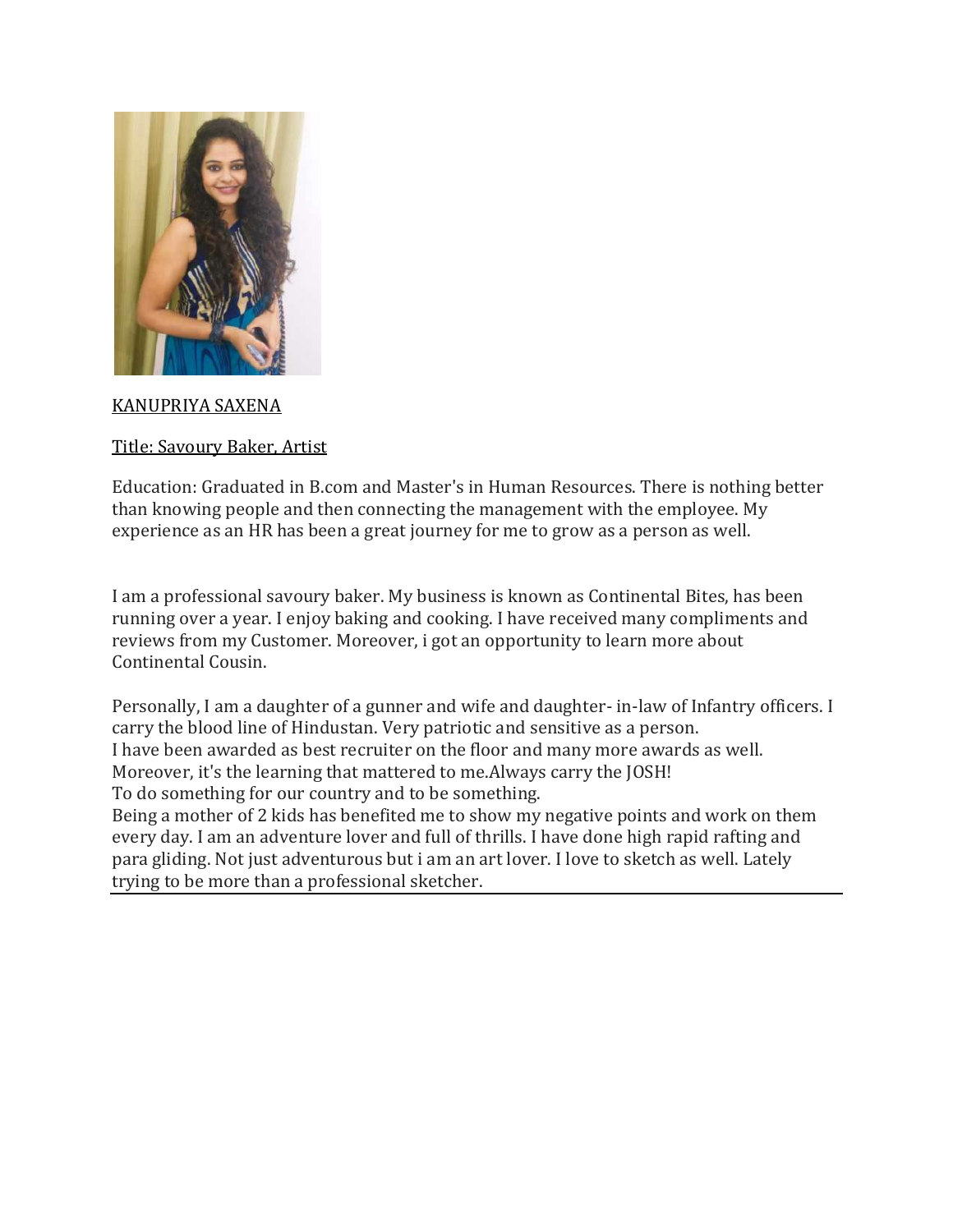

## **Sapna Bisht**

Title :Educator

Education: MBA(HR)..I have 5 years of experience of teaching Undergraduate postgraduate students..besides this have been doing home tutoring middle and secondary school kids too.

Personal info: Besides an educator I am married happily to a fauji and have 6 year old son..Love listening music, podcasts and reading .



#### **Megha Rana**

## **Title: Business & Market Analyst**

**-------------------------------------------------------------------------------------------------------------------**

I did my MBA in infrastructure domain from University of Petroleum and Energy Studies, Dehradun. Besides this I am a science graduate from DBS PG college, Dehradun. I have worked in corporate for 3.5 years as strategic analyst and reasearch analyst. I worked mainly in sectoral research of various Indian sectors. I worked as Personality Development Trainer for one year in an IELTS.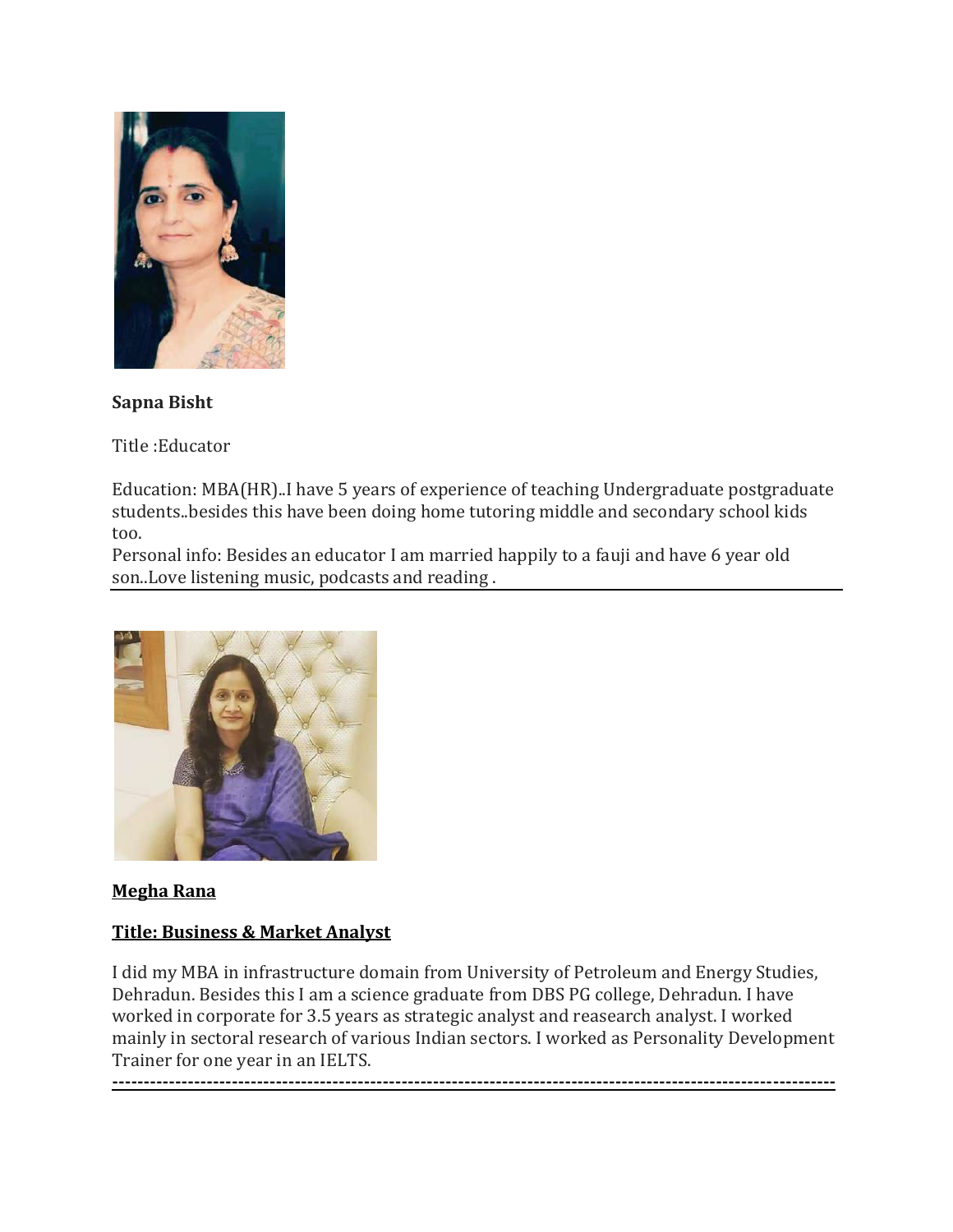

## **PARUL SHARMA**

Title: Educator, Freelancer, Artist, Arts & Craft Enthusiast

Parul Sharma is an educationist with an enriching experience of working with various elite Bording schools of the country. She has competed her bachelor's and Master's in Business Administration from Himachal Pradesh University. She also possesses a bachelor's degree in education . She specialises in Human Resource Management and Marketing. She has experience of working with various MNC's at managerial Level in client service and post sales. She excels in relationships management. After getting married into the army she understood the responsibility of multiple roles she had to perform and hence shifted her profession to teaching where she has found her true calling and is deeply attached to her students.



#### **Dr. PRATIBHA JAWDA**

Title: Writer, Social Activist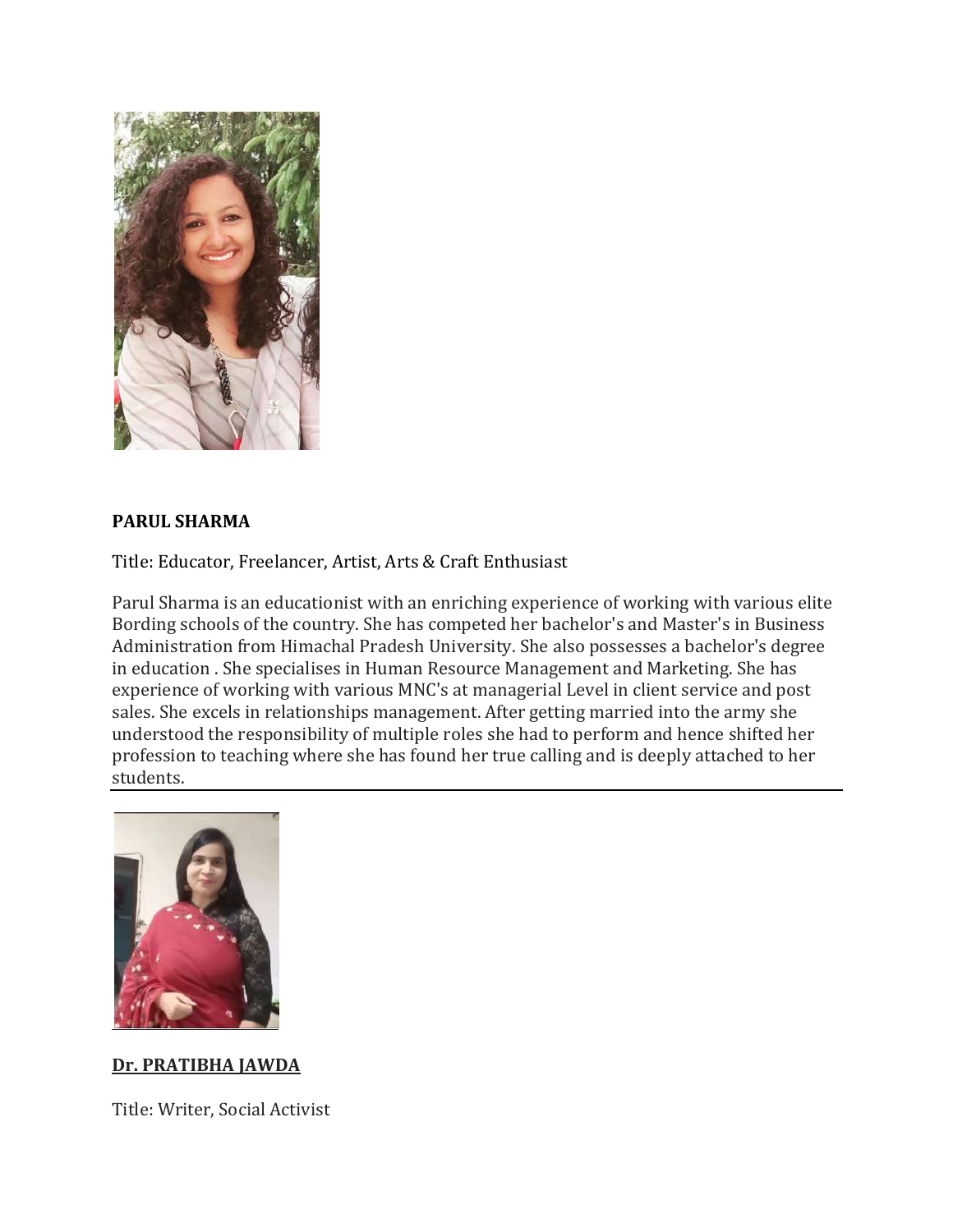DrPratibha Jawda was born in a small village in the state of Rajasthan in Khour district Pali. Father's name is Late Shri Jeevraj Jawda and Mother's name is Late Smt. Gyanlata Jawda. Father was Stationation Master in Railways and Mother was a learned woman and successful homemaker. Her mother died when she was 12 years old. There are five sisters, you are the youngest. She was educated up to 12th in a government school in Khour village. She has obtained his post graduation in three subjects History, Sociology and Psychology. Took higher education as a volunteer. She has completed B.Ed from Rajasthan University Jaipur. She has submitted her PhD in Psychology from Jai Narayan University. Since childhood, she received her education, initiation and spiritual knowledge from her spiritual Guru Sri Sri 1008 Sri Anand Muni Ji Maharaj. On 12 December 2002, she was married to Medical Officer Dr. Rupendra Kumar Chauhan (Ajmer). She has two sons Divyansh Chauhan and Ritvik Chauhan.

She is International social activist.

She is Hindi poetess and writer

She is Founder of HP Education and welfare society Rajasthan India.. founder I'm Empower Women, Director VT Industrial Training Institute Rajasthan India District coordinator of the anti-corruption foundation of India, Board member of the empire of Madani NGO Canada Member of the administration council of the moment international news, Global peace and humanity ambassador Iqra foundation of India, Member of the Greets you'Switzerland ,

Rajasthan State co-ordinator of Women empowerment campaign of AAM ADMI Political party India.

The most inspiring women of India award winning 2021  $\triangle$  Naari Shakti samman 2021, Iconic personality award-winning,

Corona worrier award winning,

Inspirational speaker award winning.

Achieve many more workshops and seminars certificates.

Honorary doctorate degree awarded in art and culture and human rights by Algeria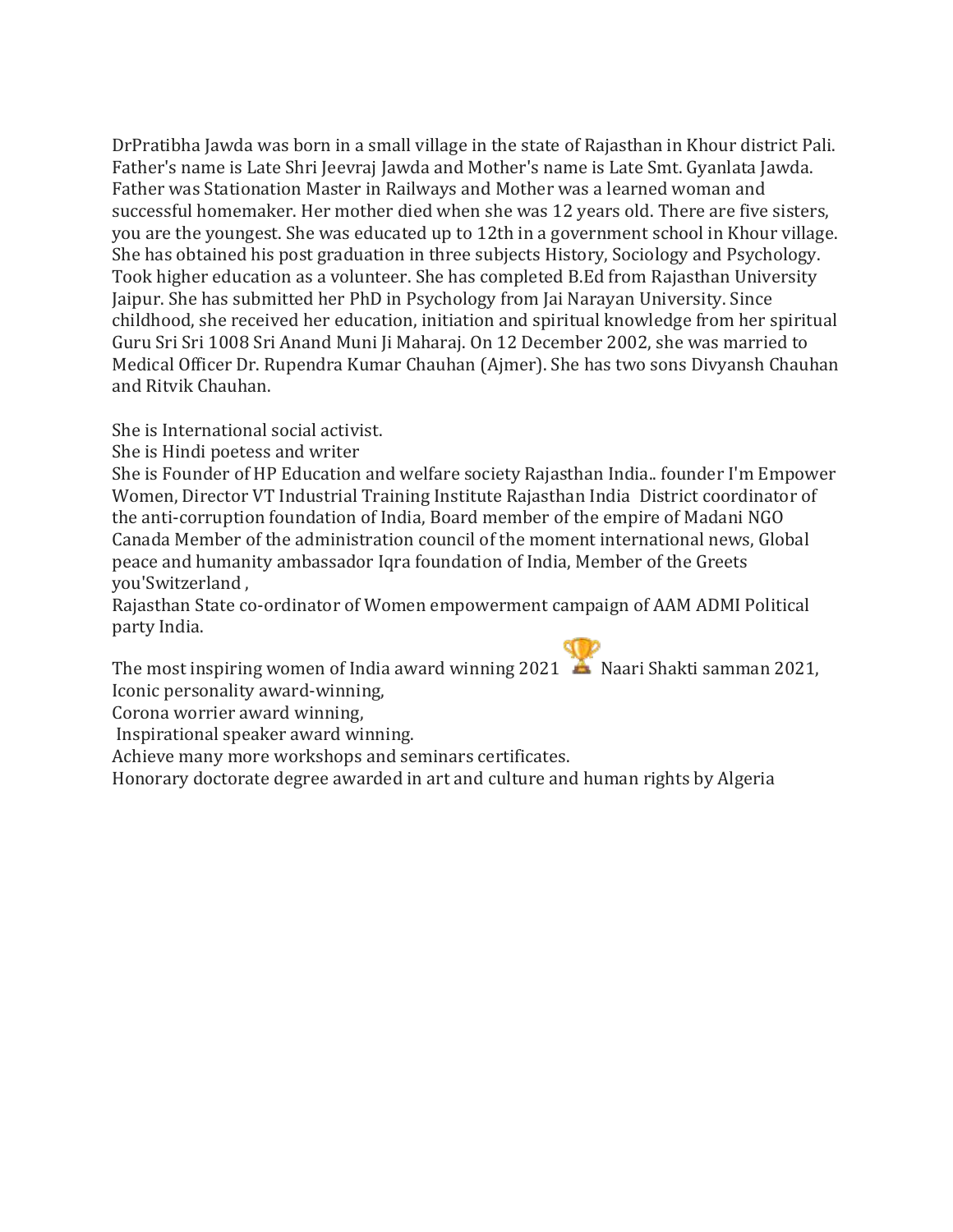

**Monika Jasrotia**

Title: Educator, Pranic Hearler and Freelancer

Academically I hold a Post graduate degree in Botany with Cytogenetics as specialization and a BEd degree as my preliminary education for exploring my interest as an educator. I am also a certified Pranic Healer and Psychotherapist from Pranic healing foundation, Philippine.

Presently, I am freelancing as Senior Consultant-Marketing and Business development with ClinevoMedvidya LLP and also as a pranic healer. Presently, I am pursuing a Counselling Master Class Certification from Counsel India.

I have been promoting handcrafted silver jewelry on my social handles for the last five years.

My hobbies include gardening (as I am a nature lover) , reading, listening to music, painting and doing DIY projects.

I am a happy go lucky person by nature, an Army brat, happily married for the last 18 years and blessed with two kids aged 17 and 13.

I have a very optimistic approach towards life and I believe in Live and let Live.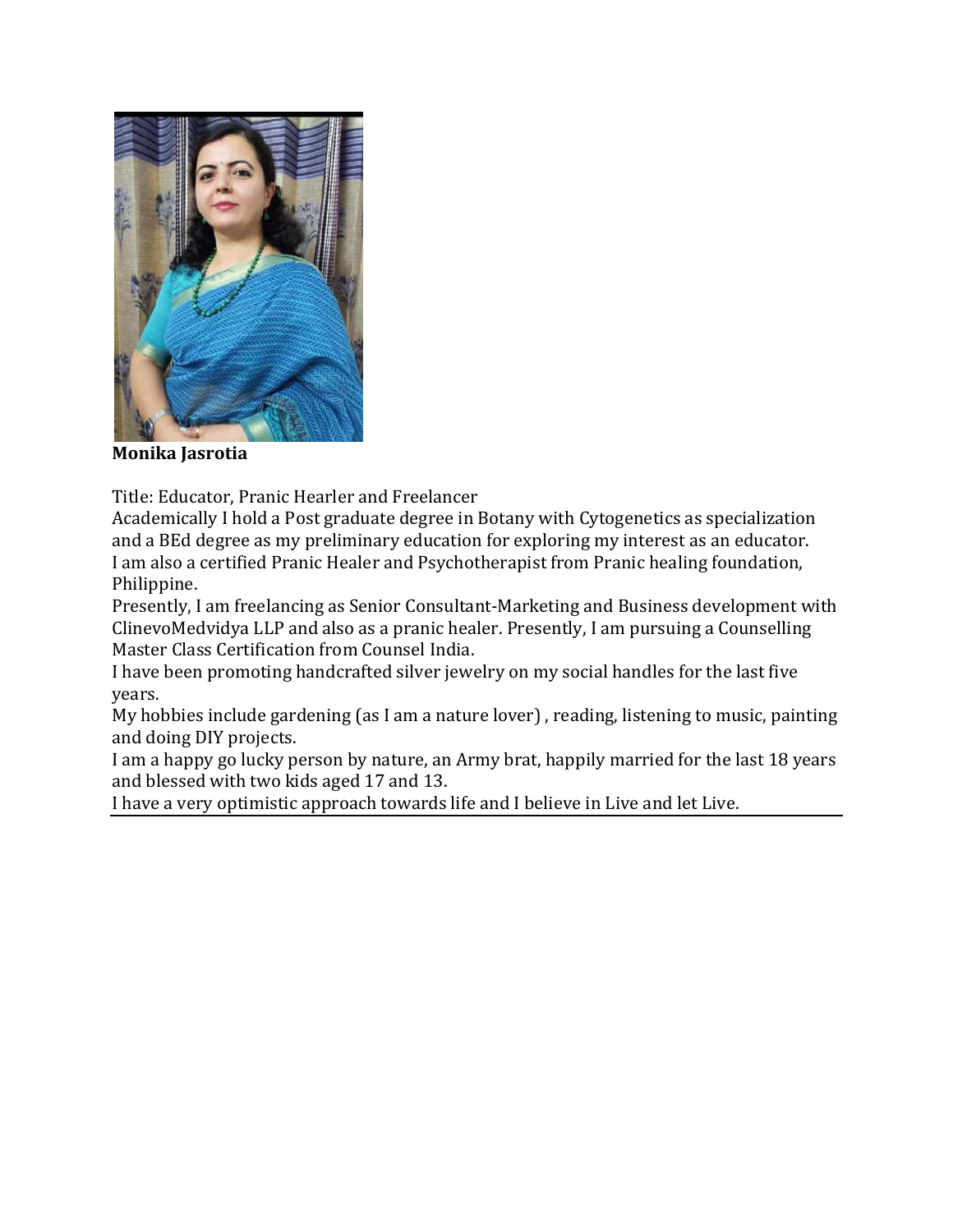

#### MUBINA HUSAAIN

Title: Founder, Zahabi Creations, Author, Photographer, Interior Designer

Mubina Hussain is a homemaker, a mum to a five-year-old sonny boy, an artist, an interior designer, a poet, and mostly a small-town girl with big dreams. This Indori girl lived outside India for a long time but is back now to her roots! Mubina has been writing since childhood, from school magazines to columns in newspapers. Rekindling the spirit of writing after a decade, she has contributed to an anthology earlier, and now her efforts are dedicated towards women's empowerment. While embarking on the train destined to her fame, she wishes to be a 'bearer of good tidings,' as positive change is certain! Currently, she is the face and brain behind ZAHABI CREATIONS, where they create what your heart wants. She is a Professional Beads and Decoupage Artist. Her expertise also lies as a Resin Artist and an

Up-cycler. She is a BCA and MBA in Human Resources. Also, an interior designer alumnus of INIFD, Indore, most of her work reflects the aesthetic sense of color, design, and panache/elegance. Whereas now her writing is on the go, she will keep you thrilled with her fables to sagas.



NEHA SANGAR

Title : Co- Founder Sacred Earth Trust, Nature & Yoga Enthusiast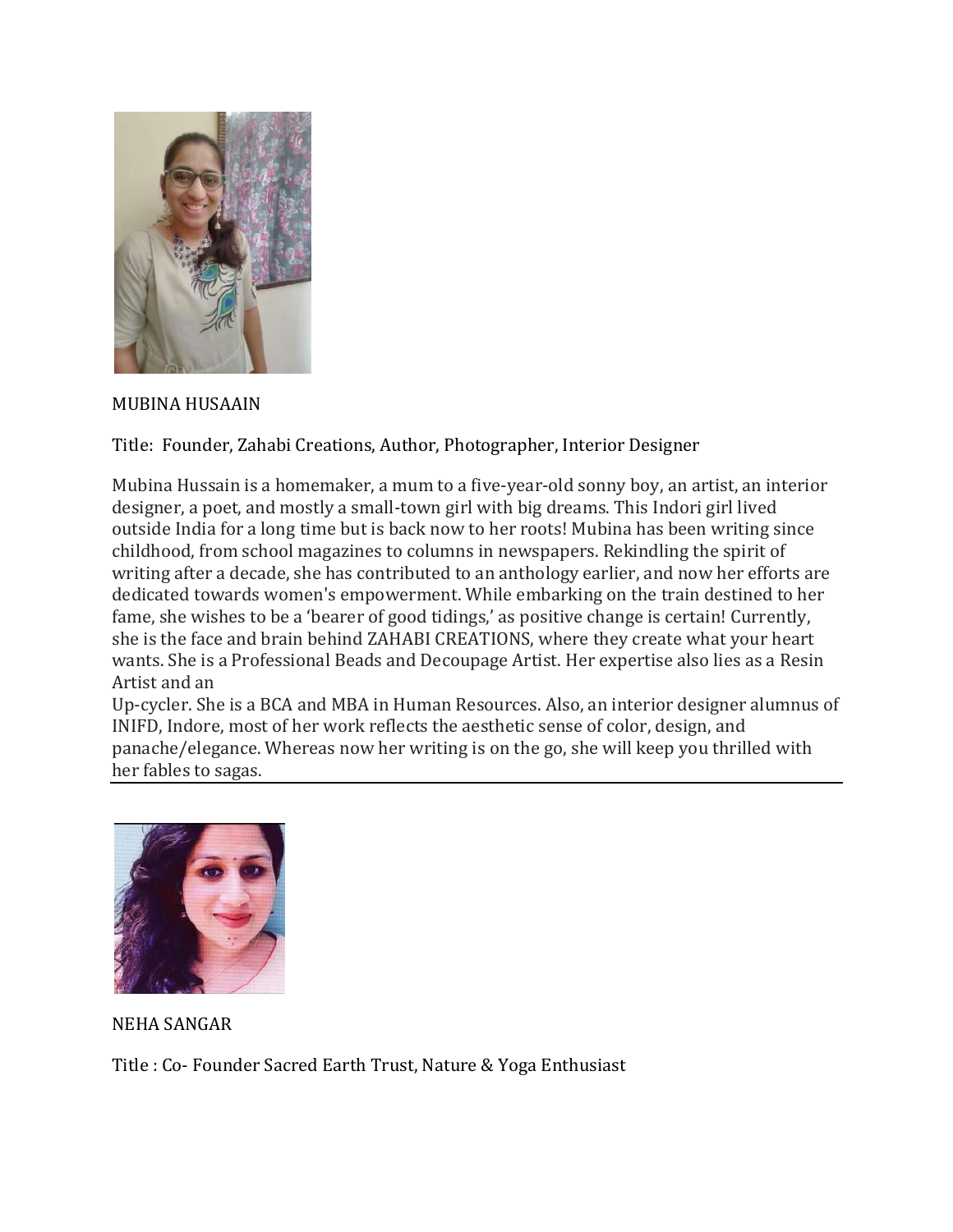**Neha Bhagat Sangar** is a nature and a yoga enthusiast. She is co-founder of Sacred Earth Trust an NGO that aims to protect key species and habitats through a revival of the values of eco-spirituality and interconnectedness with nature. She is also a passionate writer and a teacher who loves to inspire young minds.

Neha has completed her studies with a M.Sc. (Environment Science) and an M.B.A (Business sustainability) and a Bachelors in Zoology (Hons).She is backed by a corporate experience in the CSR sector with organizations like DLF and HCL foundation. She has a lifetime dream to be devoted to service of nature, society and God.



## **Pooja Lodha**

Title: Educator & AIECCE Coach

I did my schooling from St.Mary 's Convent School. After which i did my Bachelor of Arts from Mohal Lal Sukhadia University, Udaipur, with economics as my major subject in which i was the university topper.

After that i did my MBA ( Gold Medallist )from JRN (D ) University with HR as my major and Marketing as my minor subject.

I am a trainer from AIECCE in early childhood care and psychology.

I taught for a couple of years in Army Pre Primary School.

But presently, I am managing the best Human Resource of my life , my husband - an army officer and our two kids - 15 & 12 respectively.

My favourite pass time includes reading or watching biographies .

I enjoy cooking with love for my family and listen to shayaris and quotes.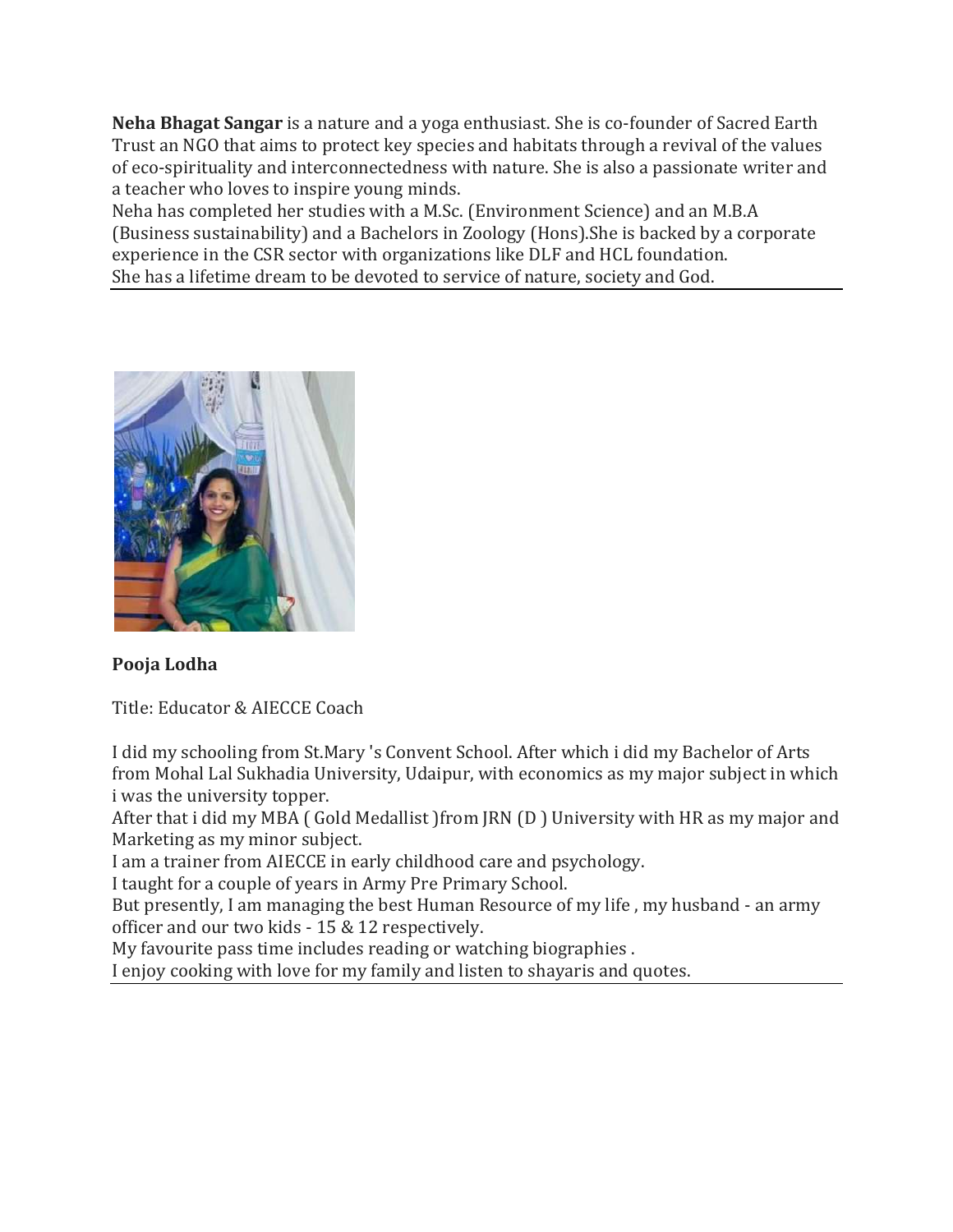

#### **PRACHI CHOPRA**

Title: Founder& CEO, INSIA

Prachi is the Founder & CEO of brand INSIA - pioneers in launching hypoallergenic fashion jewelry and accessories in Indian market.

An MBA in Marketing, she had over 8 years of work experience with corporates & fashion buying houses before she moved abroad. During her stint abroad, she played a big role in business development of her husband's fashion buying house business based in Hongkong, China.

After moving back to India, she launched her label INSIA in 2015 to bridge the gap in fashion jewelry and accessories segment with an indigenous Indian brand focused on superior quality and exclusive styles. Since the inception and with its online store [www.insia.in,](http://www.insia.in/) INSIA has been loved by audience pan India not only for its style essence but for impeccable customer service too. Prachi has been passionate about making INSIA a one stop destination for fashion jewelry and accessories lovers.



**Priya Raman**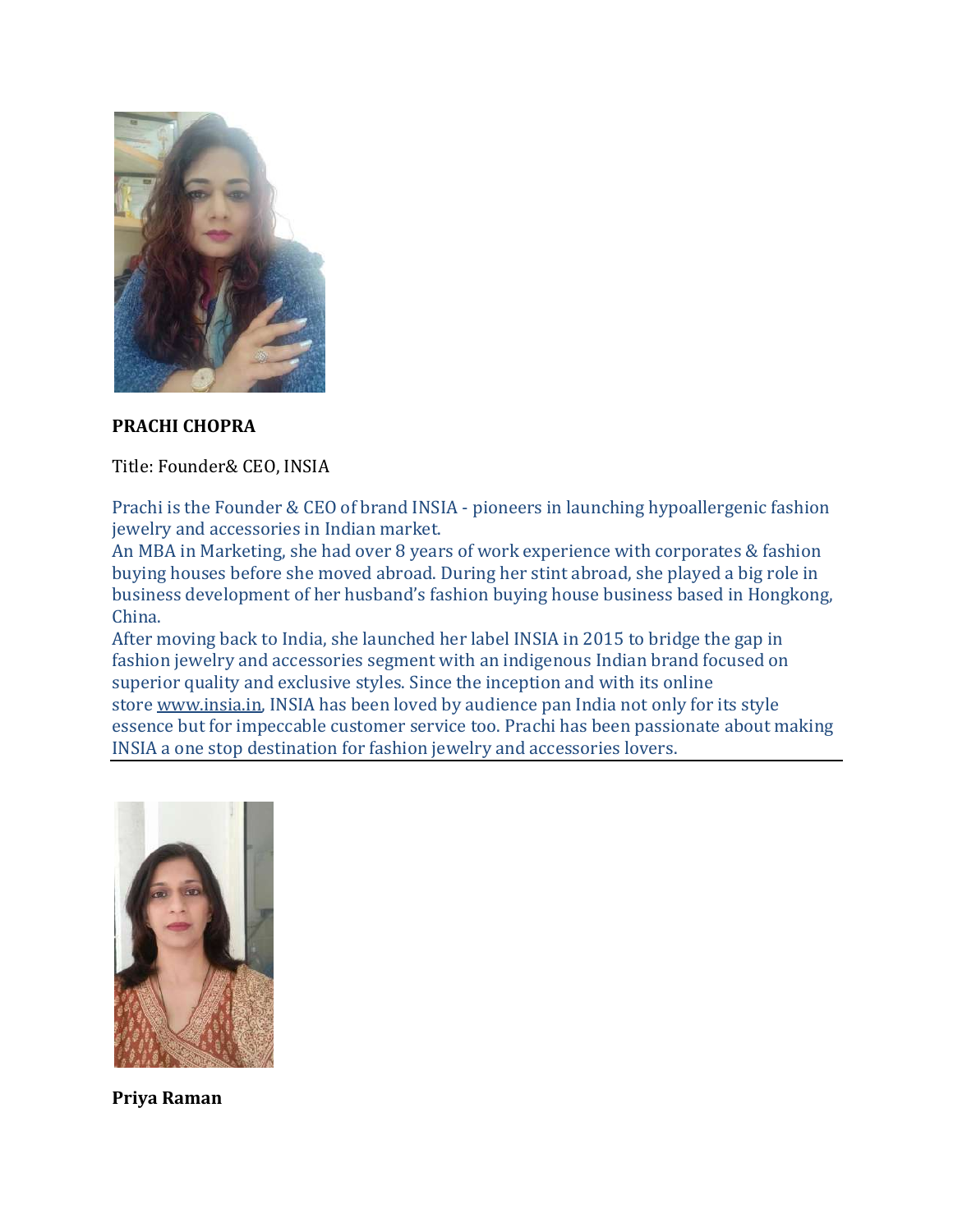Brought up in a small mining town of Jharkhand where my father worked in TATA Steel, I was always surrounded by nature – Trees, Hills and Rocks. Little did I understand then, that the different rocks and stones which attracted me to collect them would be base for my foray into Crystals. Though my journey into spirituality began10 years back which led me into learning various modalities professionally like the Theta and Reiki healings, Crystals Healings, Access Consciousness, Divination tools like Tarot, Runes and Mokshapata Etc. But the passion for Crystals took over and I entered into the world of crystals 4 years back professionally and Adrah Crystals was born.

My Organisation

Adrah Crystals deal in various kinds and forms of Crystals for Healings, Home decors, Jewellery and also Himalayan Rock Salt Lamps.

My Dream

We at Adrah Crystals have beenaiming to educate and raise awareness on one of the most beautiful gift of Nature's healing to us, in the form of Crystals. We try to bring our items at affordable prices so that more people can get to know and benefit from them.



#### SANSKRUTI PANDYA

Title: Interior & Jewellery Designer, Art Enthusiast

Education : I have done my Bachelor's of commerce from Gujarat University and diploma of interior designing from NIFT Ahemdabad . I have worked as an interior designer with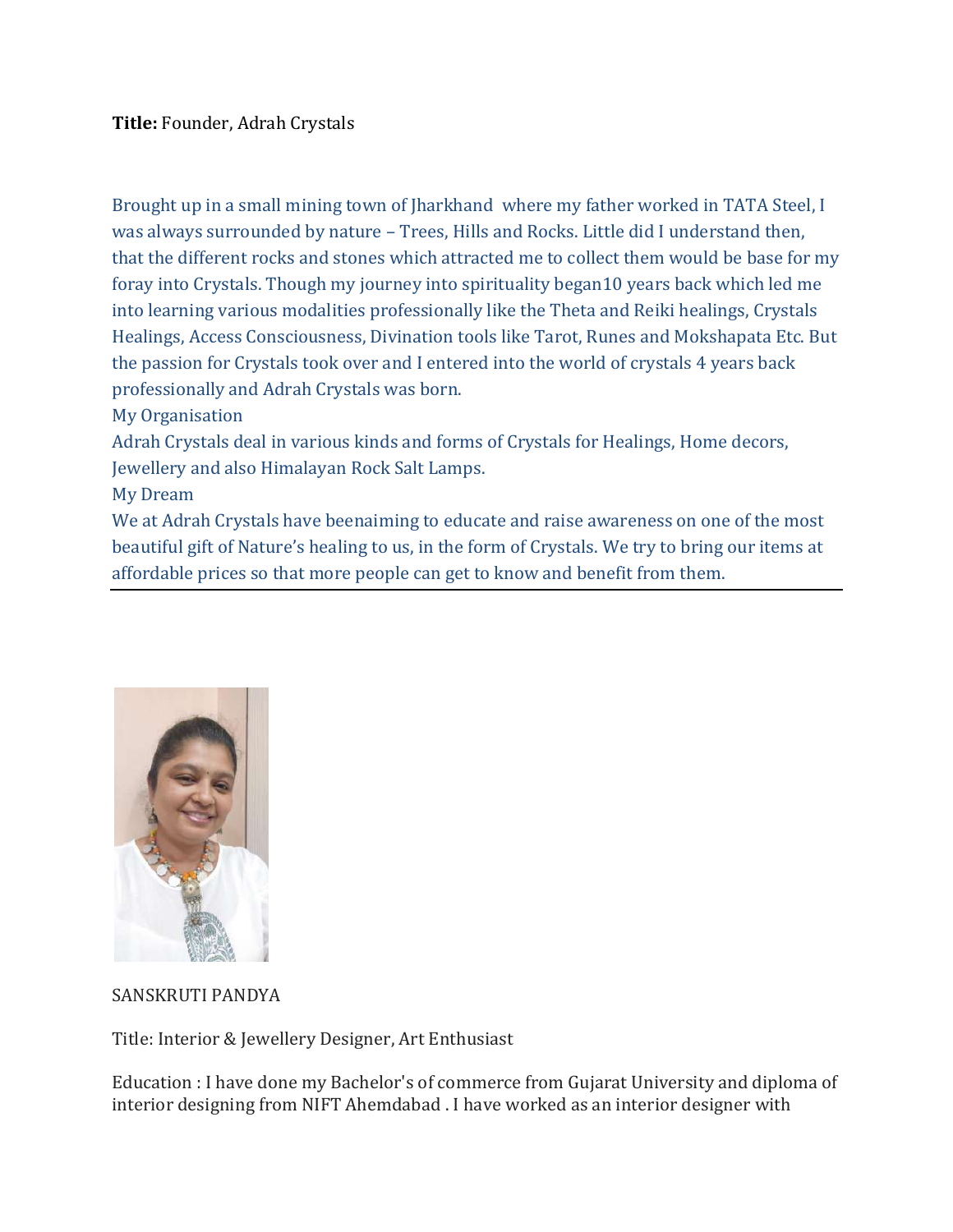various firms till 8 years . I have started my jewelry business in 2018 . As I am a art lover , I Love to created handmade jewelry from different kind of raw material .I try to make unique style of accessories from eco friendly raw materials .

Personally , I am happily married for 17 years to a IT man and have to children who are 15 and 11 . My hobbies are painting, art , craft , watching movies , traveling and listening music

. --------------------------------------------------------------------------------------------------------------------



SMITA RIAT Title: Founder – White Lillies Jewwll, Jewellery Designer & Distributor, Angel Tarot Healer

My company White Lillies Jewell deals in all kinds of meenakari and kundan rajwadi jewelleries all jaipuri jewellery (immitation). I started this company 4.5 years back. I started my small venture from the scratch and still running one.

By graduation I am 'BSc Interior Designing' completed from 'JD Institute of Fashion Technology, Kuvempu University (Karnataka)'. I also have experience as Marketing & Sales, and worked as a HR for Interiors Designing firm.

I have a experience of working for 3.5 years in interior designing firm.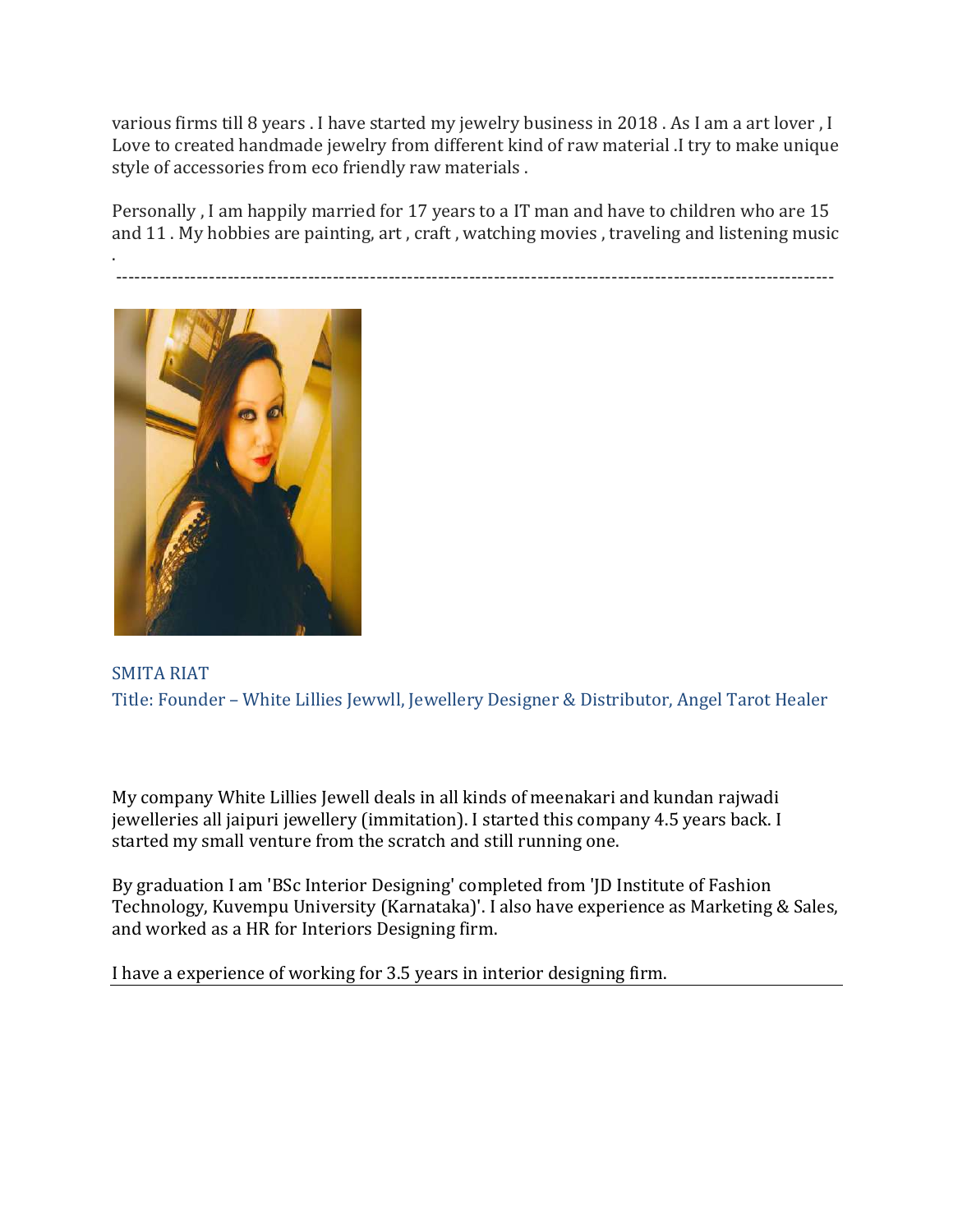

## SHIFALI VINAY

Title: Educator and Business Communication Trainer

I have a bachelors in zoology from pune university followed by a post graduate degree in management (MBA) with international business .

Professionally: I am working as a trainer for both spoken English as well as business communication.

Personally: I am married to a fauji for 12 years and together we have three beautiful children - a 9 year old son and two dogs .. I am passionate about dogs and enjoy spending my free time looking after streeties .. I also love meeting new people and enjoy listening to music.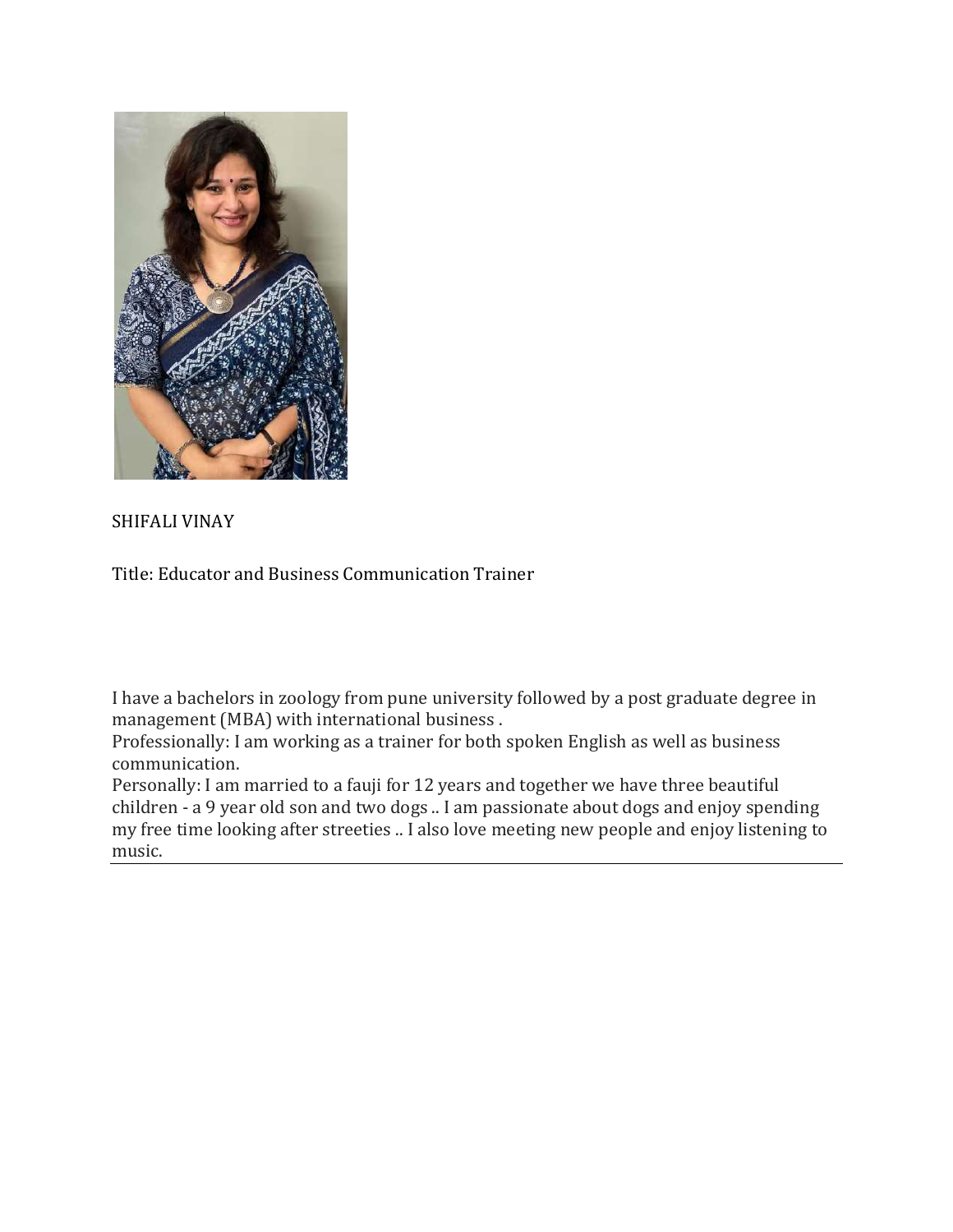

SHREYA SHARMA

Title: Handmade Accessories Designer

#### PROFESSIONAL SYNOPSIS

Having good knowledge of Accounting & Taxation. Worked at KAMAL ALI & ASSOCIATES as an article assistant from Jan 2008 to June 2012. Gained excellent understanding about the working of pharmaceutical companies, construction companies and other various firms. Perusing professional courses like CA. A keen communicator with excellent analytical & interpersonal skills with the ability to grasp new concepts & utilize them in a productive manner.

#### AREAS OF EXPOSURE

Working of Initial public offer of a pharmaceutical company .Prepared documents for the Initial Public Offer working. Audits .Statutory audit of Banks, Construction Company, restaurants. Internal audit of pharmaceutical company. Stock audits. Tax audits Other Working .Preparation of books of accounts of individual, company, NGO. Filing of documents with ROC for incorporation of company, annual filing, and other